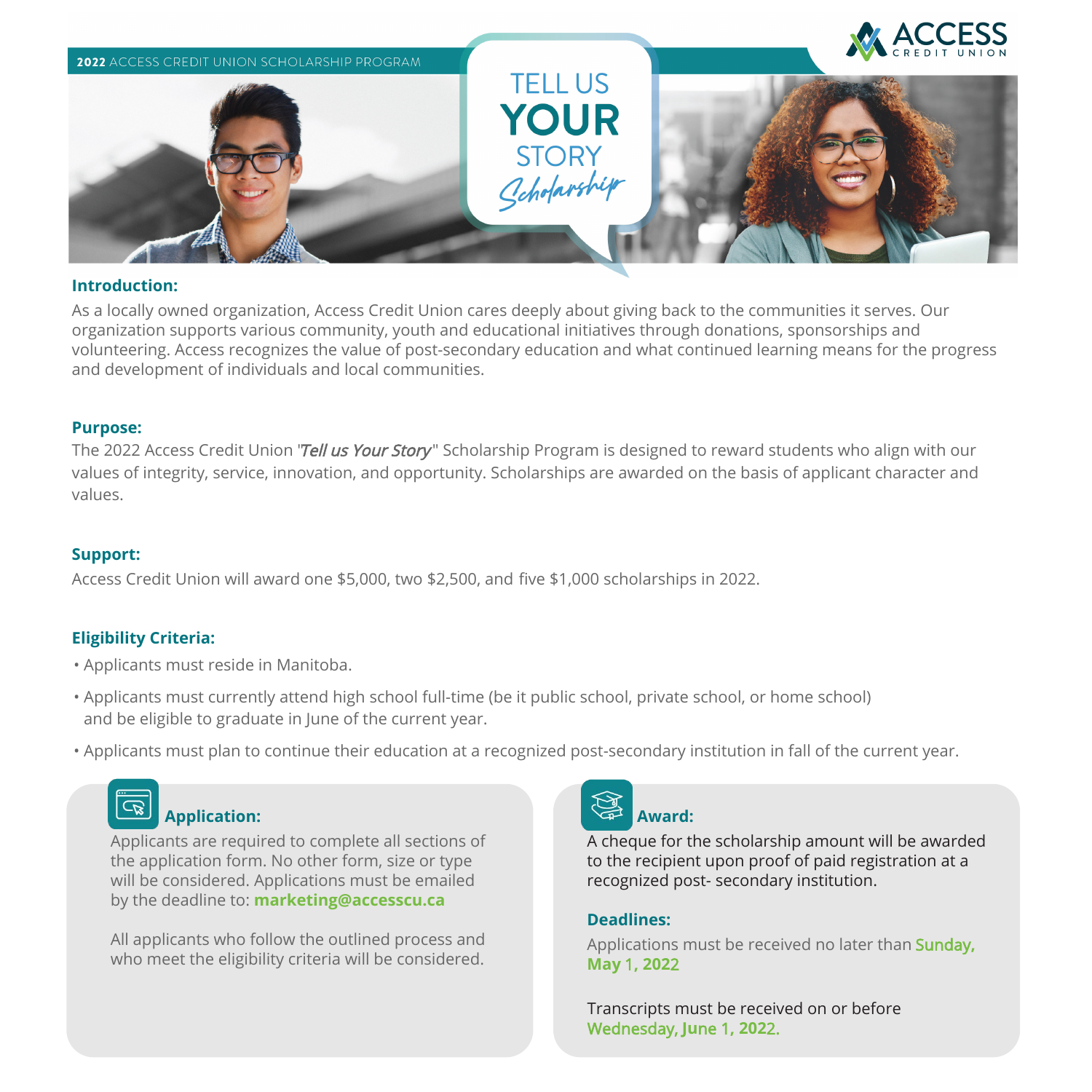## **Part I** 2022 Access Credit Union "Tell us Your Story" Scholarship

| Name      | Surname     | Given Name(s) |
|-----------|-------------|---------------|
|           |             |               |
| Address   | Apt.        |               |
|           |             |               |
| City      | Postal Code |               |
|           |             |               |
| Telephone | E-mail      |               |

Enrolled at (Name of High School)

# **Part II**

1. Academic Achievement: Submit your most recent transcript.

2. Tell us more about yourself (Volunteer Work, Academic Success, Extracurricular Activities, Future Goals, etc).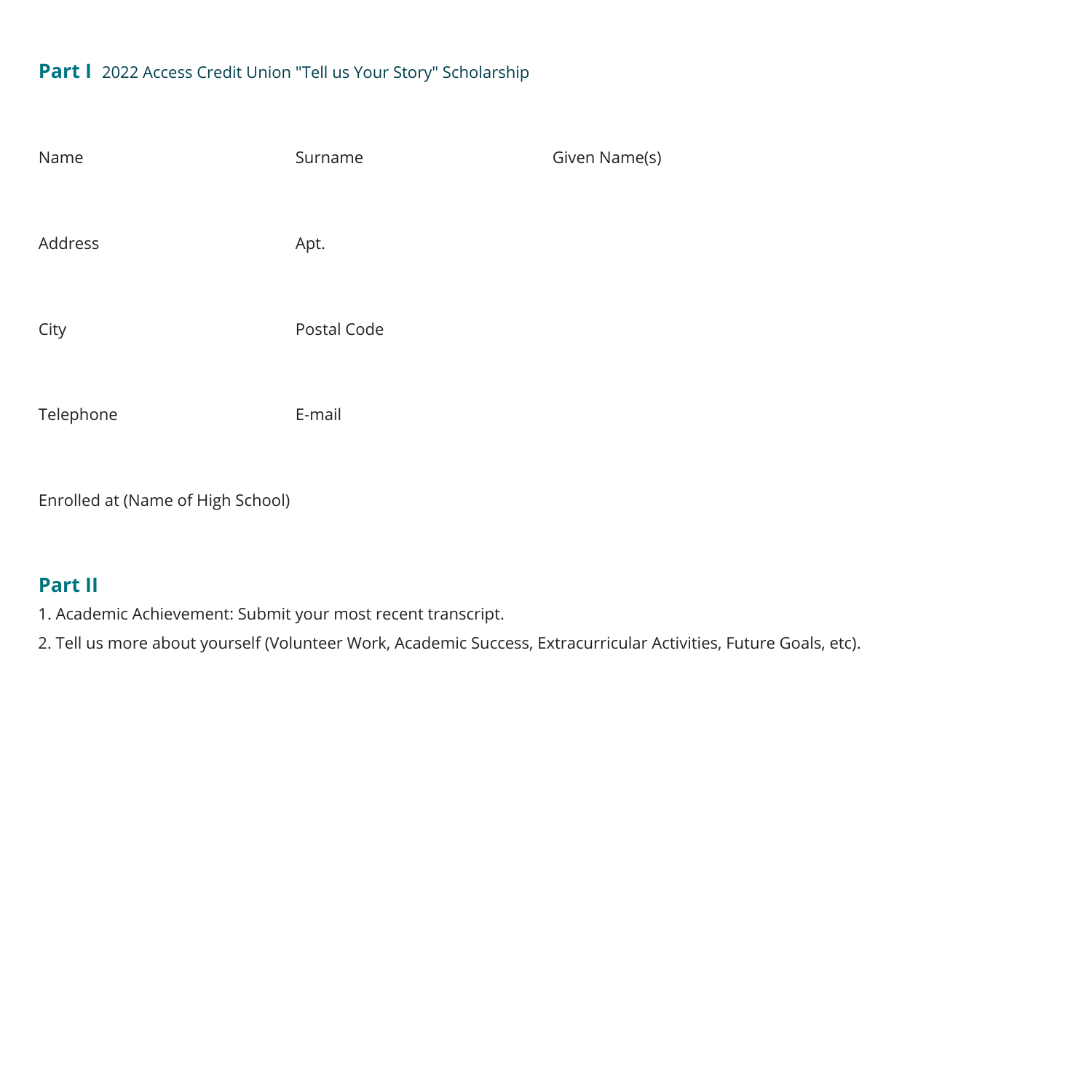# **Part II** 2022 Access Credit Union "Tell us Your Story" Scholarship

3. Tell us Your Story! (500-800 words), or alternatively you may submit a 1-2 minute long video.

How have you made a positive impact on someone's life? What is an experience that has shaped who you are today? Describe an act of kindness you showed to someone. Share a difficult or challenging experience and how you found strength to overcome it.